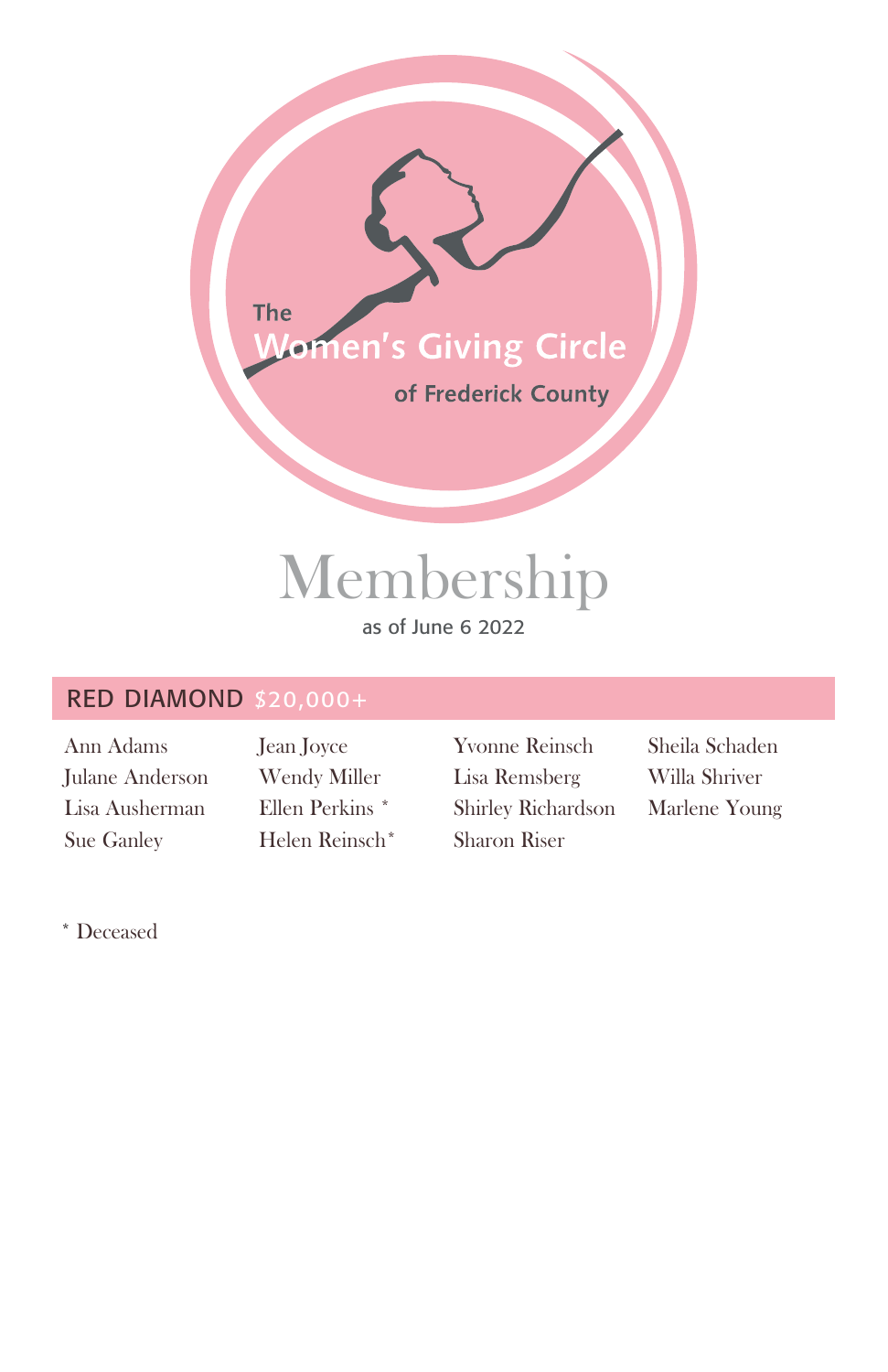## PINK DIAMOND \$10,000 - \$19,999

| Sue Basford            | Cha  |
|------------------------|------|
| Suzanne Beal           | Min  |
| Alexa Bedwell          | Dee  |
| Barbara Brookmyer      | Car  |
| <b>Kimberly Chaney</b> | Dia  |
| Angela Chase           | Joar |
| Amy Clapp              | Cari |
| <b>Teresa Cooley</b>   | Lois |
| Gail Davis*            | Car  |
| Bettie Delaplaine*     | Karl |
| Janice Deluliis        | Susa |
| Cindi Diamondstone     | Lau  |
| <b>Barb Domer</b>      | Shar |
| Nancy Eller            | Judy |
| <b>Helen Esworthy</b>  | Har  |

r Frith ni M. Galanis George olyn Greiner na A. Grimm nie Hendrickson men Hernandez **Larman** olyn Kimberlin lys Kline an Korycan ren Kremers ron Kuebbing v Lancaster riet Langlois

Vickie Lee Greg Light Becky Linton Natalie Louden Brenda Main Rachel Mandel Krista McGowan Tracey McPherson Nikki Moberly Mary Ratchford Anne Reaver Jim Reinsch Susan Riuli Kristen Rowe Karen Ruehl

Robin Sagoskin Jane Sayler Laura Shaff Marisa Shockley Mary Steggert Cynthia Terl Maribeth Visco Melanie Williamson Becky Windsor Renae Winnan Adriane Wodey Behnaz Yalda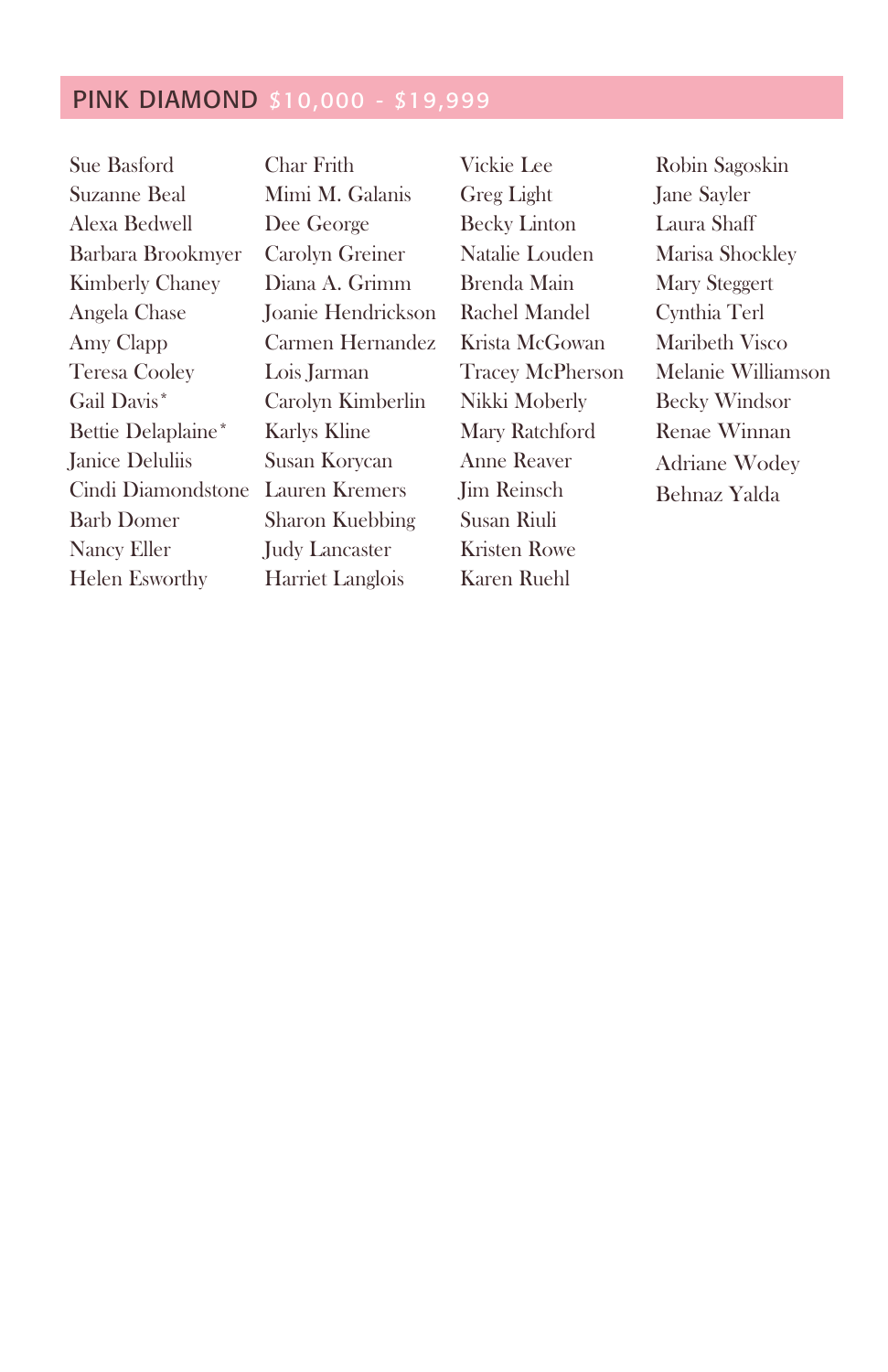# DIAMOND \$5,000 - \$9,999

| Debra Acerenza             | Denise Gouin               | Nancy Mackintosh                       | Colleen Rice         |
|----------------------------|----------------------------|----------------------------------------|----------------------|
| Leigh Adams                | <b>Helen Gregory</b>       | Michelle Mahan                         | <b>Jody Rice</b>     |
| Cathryn Alschuler          | Marcia Hall                | Nan Mann                               | Nancy Roblin         |
| Renee Ausherman            | Patti Hart                 | Diane M. Marsden                       | Lonnie Ropp          |
| Victoria Barron            | Carole Heine               | Angela Mayer                           | Leesa Ruderman       |
| Marj Berkheimer            | Kerri Hesley               | Margaret McEvoy                        | Linda Ryan           |
| <b>Ginny Brace</b>         | <b>Billie Anne Homberg</b> | Karen L. McNitt                        | Shari Scher          |
| Pat Brand                  | Patty Hurwitz              | Mary Fran McShea                       | Kathy Schultze       |
| Debbie Brown               | Paula Jagemann             | Miriam Meglan                          | <b>Bev Shelton</b>   |
| Pat Brunner                | Stephanie Jordan           | Charlotte Meierhoefer Paulette Shockey |                      |
| Jo Elizabeth Butler        | Gabrielle Keller           | Meg Menke                              | Cindy Shubin         |
| Faye Cannon                | Karen Keller               | June Mitchell*                         | Mary Simmons         |
| Katie Cantrel              | Alexandra Kelly            | Jana Moberly                           | Carole Southam       |
| Lin Caywood                | Monica Kolbay              | Catherine Mock                         | Bonnie Swanson       |
| <b>Betsy Cowperthwaite</b> | Mary Pat Kulina            | Shabri Moore                           | <b>Jane Talarico</b> |
| Margie Craig               | Kate Kuranda               | Kathryn Nicodemus                      | <b>Stacy Toy</b>     |
| Elizabeth Cromwell         | Anne-Marie Laboe           | Jeanne O'Connell                       | Mary Frances Trunk   |
| Gabriella Damiano          | Joan Lapera                | Jan S. O'Leary                         | Maria Vershel        |
| <b>Betsy Day</b>           | Diane Laughlin             | Peggy O'Neill                          | Madonna Vitarello    |
| Peggy Dufour               | Janis Light                | Lisa Orr                               | Deb Voso             |
| Sooz Edmiston              | Julie Littrell             | Nicole Orr                             | Juanita Warfield     |
| Jeanette Eleff             | Ann Burnside Love          | <b>Betsy Pakenas</b>                   | Jan West             |
| Diane Ferren               | Alyce Luck                 | Jean Peterson                          | Olivia White         |
| Donna Gaver                | Tom Lynch                  | <b>Shawn Pitts</b>                     | Karen Lewis Young    |
| Phyllis Goldstein          | Lois MacGillivray          | Deb Powell                             | Celia Zahler         |
|                            |                            |                                        |                      |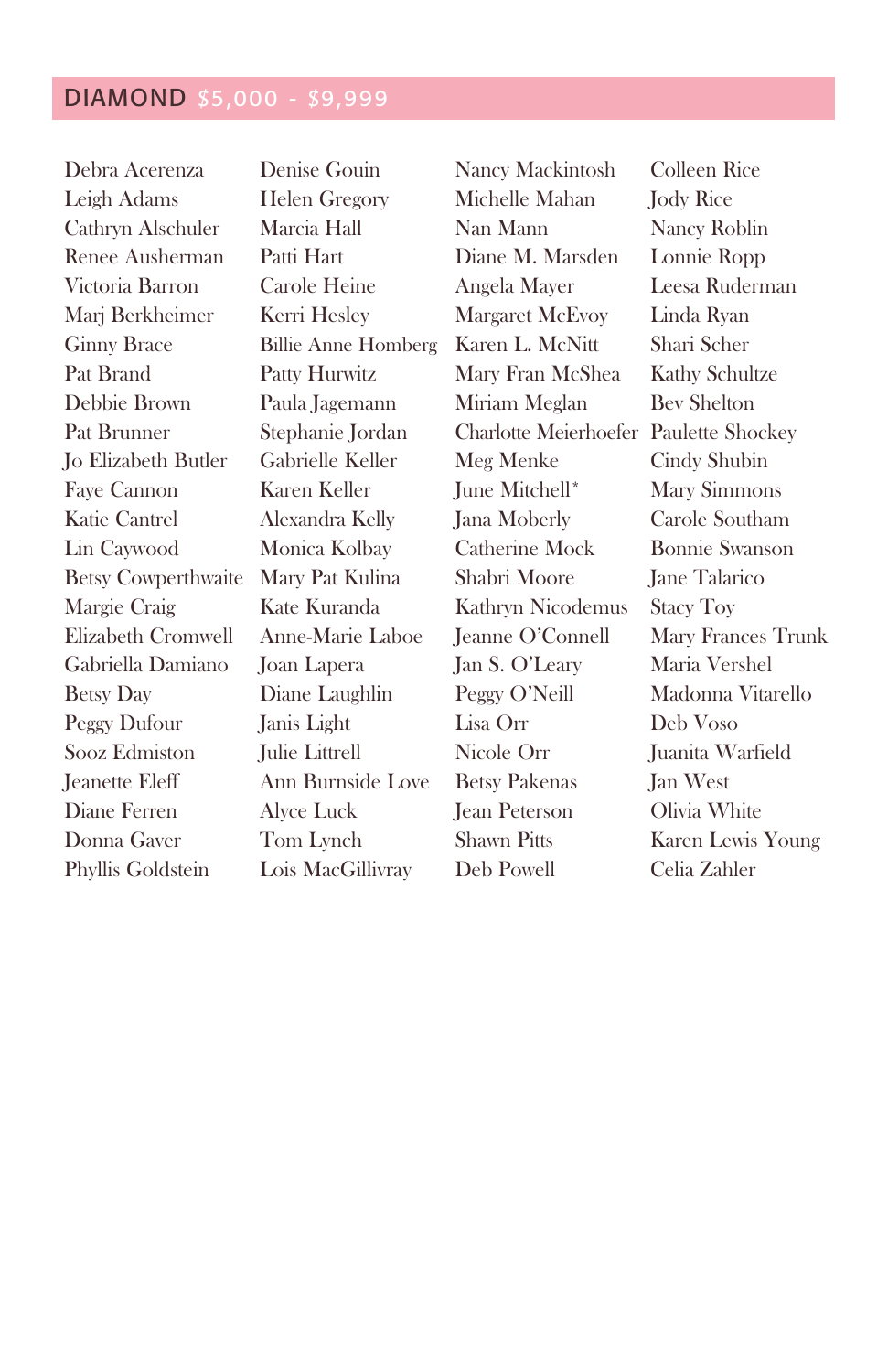## EMERALD \$3,001-\$4,999

Terri Almacy Helen Amabile Marcy Arndt Laila Awar Amy Benton Linda Berkheimer\* Jo Bowersox Cindy Cantrel ML Carroll Gigi Castleman Carol Caywood Arleen Chafitz Charlotte Chaney Susan Chapman Jennifer Charlton Barbara Clary Nancy Cline Sue Collins Teresa Conto Barbara Puig Cook Kate Costlow Catherine Cox Kelly Crawmer Whitney Cummins Sandy Dalton Breann Day Kateri Delaplaine Carol DeLaskie Carrie Delente

Elizabeth DeRose Kay Diggins Julie Donat Carol Eaton Michelle Emley Catharine Fairley Brigitte Farrell Christine Ferguson Theresa Gardiner Nancy Garrett Karen Grenfell Deb Grove Erin Guyton Laura Hall Holly Harrison Tonya Hatosy-Stier Sue Hecht Maria Higgins Jan Hill Peggy Hoff Lucy Hogan Sue Holton Heidi Horine Debra Horton Sue Hough Alice Hoxie Georgeann Jackson Karen Justice Alyssa Kaszmetskie

Marie Keegin Wilma Kumar-Rubock Judy Russell Truby LaGarde Carol Lee Rita Lenda Michelle Leveque Allison Levitt Connie Martin Dianne Martz Lisa McDonald Amy-Catherine McEwan Daria Steinhardt Joan McGrath Virginia McLaughlin\* Mary Ellen Mitchell Kathleen Moe Sharen Neale Lucinda Noland Bunny O'Dell Lauren Olson Terri Perry Kirsten Peterson Carol Phillips Cary Plamondon Nancy Randall Stacy Reno Peggy Richman Barbara Roman Lib Rood Robin Rose

Linda Roth Theresa Shykind Jeanne Singer Carolyn Smith Karen Smith Becky Smock Jasmine Sneed Sue Stanczyk Courtney Stauffer Lee Stern Robin Thompson Beth Trout Jessica Underwood Andrea Vaughn Jayne Vona Katharine Warehime Cindy Warfield Cindy Warner Jan Welty Patricia Westgate Ann Wiegand Nancy Wilson Linda Wingerd Willie Winkler Tammy Workman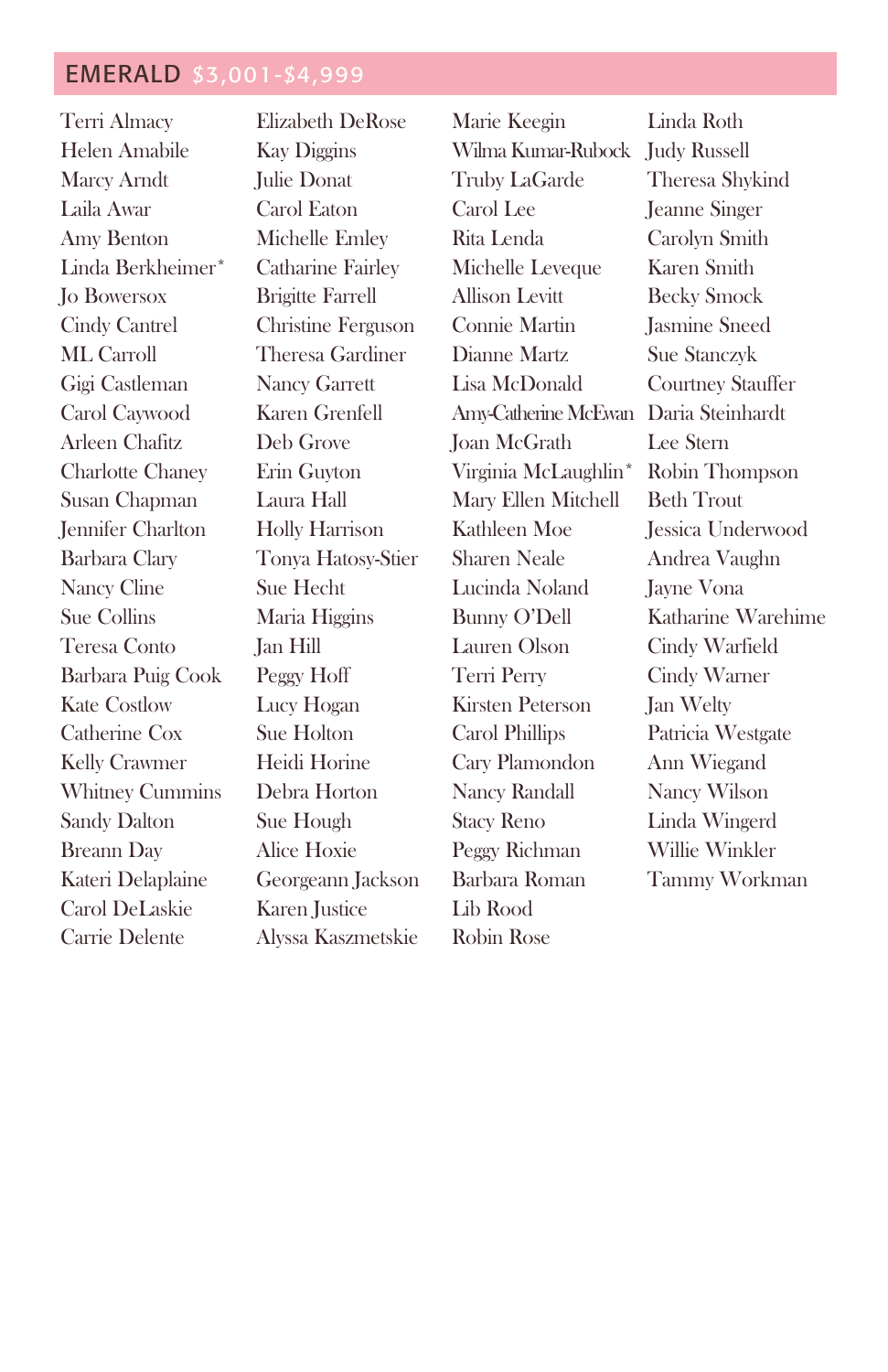### SAPPHIRE \$1,000-\$3,000

Mary Jo Anderson Marilyn Bagel Fran Baker\* Francina Baldi Pamela Beale Deborah Bedwell Dianna Berkey Barbara Boden\* Sharon Boettinger Valerie Boltz Kathryn Bragg-Stella Damian Branson\* Annette Breiling Barbara Brittain Ena Bromley Donna Brown Lindsay Burdette Linda Burgee Kate Burke Libby Burmaster Kathleen Clem Joanna Coffey Linda Crough Kate Cusato Alma Dade Patsy Davies Kathy Davis

Laura Day Dottie Etzler Laurie Fisher Maude Franceschina Julie Gaver Karen Geoffrey Jen Gerlock Lettie Golden Ashley Goldsborough Patti Maluchnik Virginia Grams\* Candy Greenway Diana Halleman Susan Harding Marilyn Harrington\* Stephen Heine Joyce Heptner Tracy Hicks Kinga Huzella Debi Jamison Jeannine Jennings Ruthie Johnson Sherri Johnson Carolyn Judd Susan Kelley Kathy Kinsey Deidre Krumpotich Rose Labriola

Nancy Lake Vivian Laxton Melissa LeClair Jill Lee Melissa Lentz Sharon Lillard Alissa Locke Mimi Mack Janney Marshall Joanne McCoy Peg McGreevy Stacy Michaels Melina Miller Dorothy Moler Stacey Moler Jane Moore Veralynn Morris Patricia Motter Meta Nash Marylee Newman Nancy Newmister Margaret Nusbaum Erin O'Connor Melissa Oldham Sandy Olson Brianne Paugh

Caroline Pugh Sara Randall Michelle Rankin Joanie Raymond Mary Louise Riser Pam Robey Sarah Hurwitz Robey Lori Rogers Anne Rollins Ellie Runion Shirley Sandage\* Kimberly Selby Karen Smith Sally Smith Susan Hoadley Smith Katie Stauffer Mary Jane Tabler Lori Tauraso\* Nanette Tummers Kirsten Tydings Doris Vona Barbara Windsor Jennifer Winkler Kristine Yaroschuk Karen Yoho Carol Zehnacker\* Gwen Zimmerman

#### JUNIOR \$500

Taylor McFadden Zoe Shykind